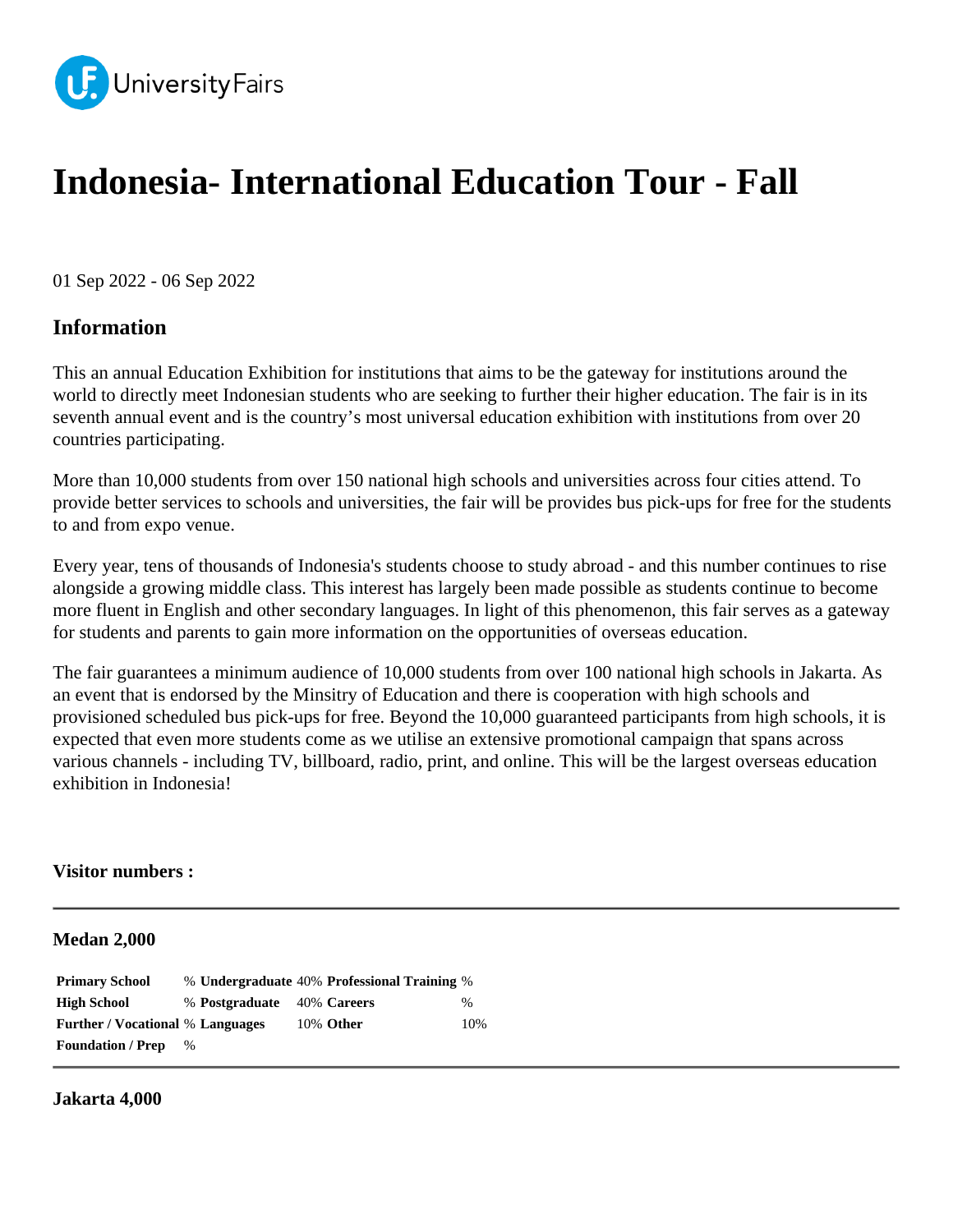| <b>Primary School</b>                   |      |                            | % Undergraduate 40% Professional Training % |      |
|-----------------------------------------|------|----------------------------|---------------------------------------------|------|
| <b>High School</b>                      |      | % Postgraduate 40% Careers |                                             | $\%$ |
| <b>Further</b> / Vocational % Languages |      |                            | 10% Other                                   | 10%  |
| <b>Foundation / Prep</b>                | $\%$ |                            |                                             |      |

# **Surabaya 2,000**

| <b>Primary School</b>                   |      |                            | % Undergraduate 40% Professional Training % |      |
|-----------------------------------------|------|----------------------------|---------------------------------------------|------|
| High School                             |      | % Postgraduate 40% Careers |                                             | $\%$ |
| <b>Further</b> / Vocational % Languages |      |                            | 10% Other                                   | 10%  |
| <b>Foundation / Prep</b>                | $\%$ |                            |                                             |      |

# **Denpasar 1**

| <b>Primary School</b>                   |   |                  | % Undergraduate 100% Professional Training % |      |
|-----------------------------------------|---|------------------|----------------------------------------------|------|
| <b>High School</b>                      |   | % Postgraduate % | <b>Careers</b>                               | $\%$ |
| <b>Further / Vocational % Languages</b> |   |                  | 20% Other                                    | $\%$ |
| <b>Foundation / Prep</b>                | % |                  |                                              |      |

# **Exhibitors**

#### **Who should attend**

Boarding schools Business schools Colleges Companies (Careers) Education agencies Funding & scholarship providers Gap year organisations Government bodies Hotel management schools Language schools Professional bodies Student service providers Summer schools Universities

# Levels & amp Subjects

#### **Academic Levels**

Postgraduate (Masters, MBA, LLM, Dip, PhD)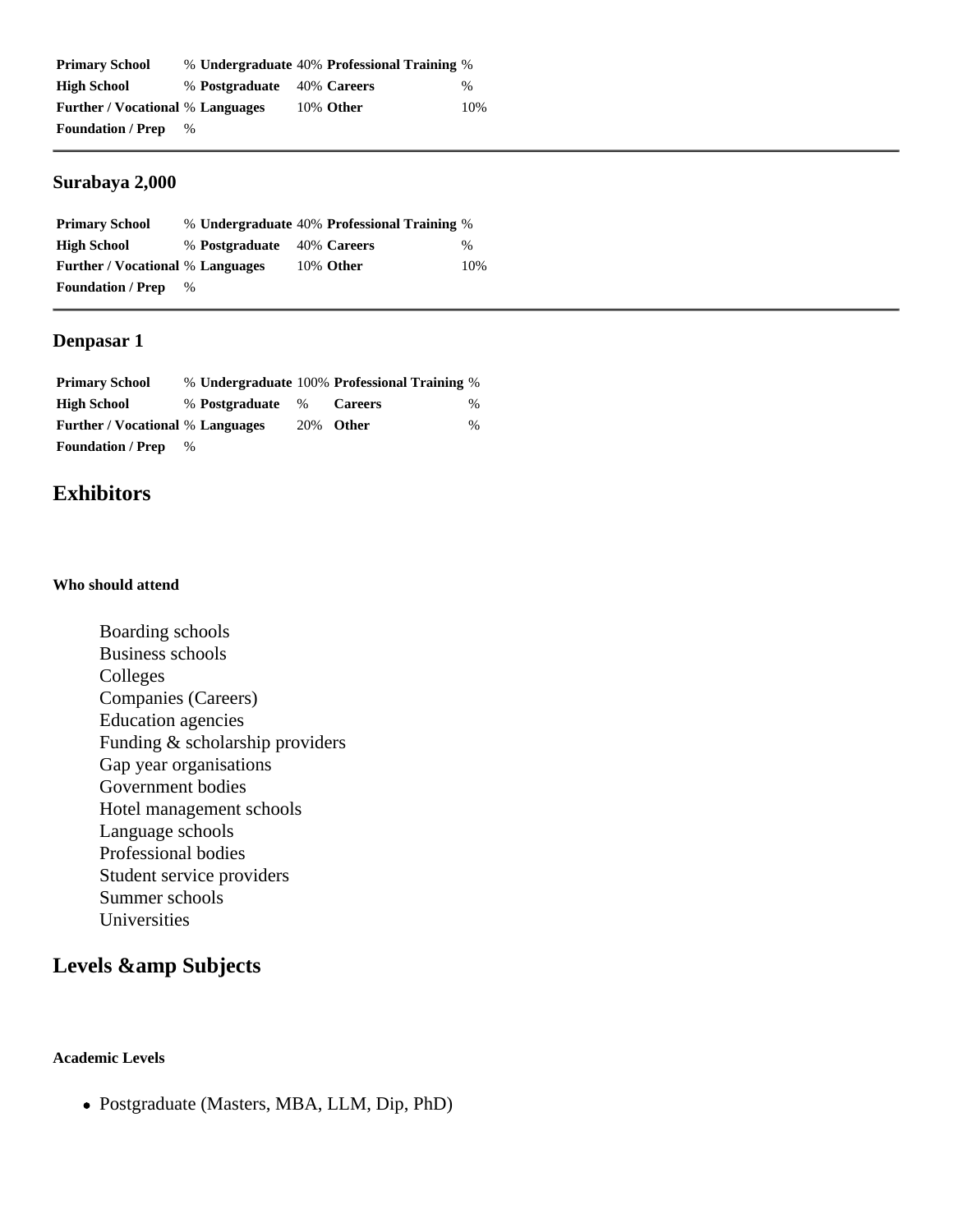- Undergraduate (Bachelors)
- Language learning
- Foundation (Preparatory)
- Secondary education (boarding)

Subject Areas

- Accountancy, finance & insurance
- Architecture, construction, building & surveying
- Business, MBA & management
- Computer science & IT
- Economics
- Education & teaching
- Engineering
- Health & medicine
- Humanities
- Languages
- Law & LLM
- Mathematics
- Retailing & marketing
- Science
- Social science
- Tourism, leisure & hospitality
- Visual & creative arts

# Prices & Booking

# Medan 01 Sep 2022

#### Medan

• Working Space €1414.0[0 Book Now](https://universityfairs.com/fair/indonesia-international-education-tour-fall?date=12773#booking)

# Jakarta 03 Sep 2022

#### Jakarta Convention Center

• Working Space €2178.0[0 Book Now](https://universityfairs.com/fair/indonesia-international-education-tour-fall?date=12774#booking)

# Surabaya 04 Sep 2022

#### Surabaya

• Working Space €1345.0[0 Book Now](https://universityfairs.com/fair/indonesia-international-education-tour-fall?date=12777#booking)

# Denpasar 06 Sep 2022